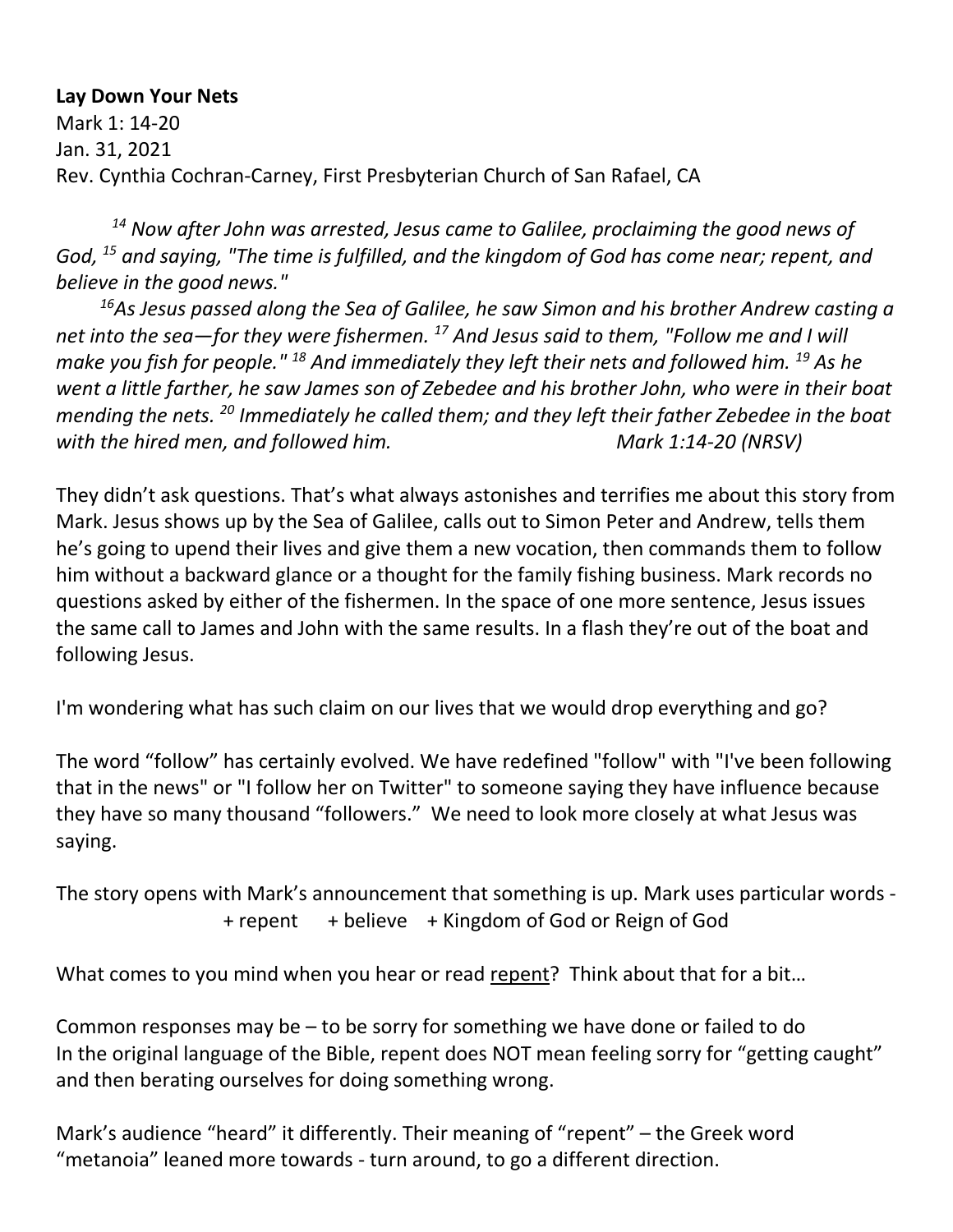Repent is an action – an inner action, inner shift, resetting inner compass.

Go in a different direction and believe…

What about that word believe? I believe Marin County is one of the best places to live. You can argue with me, but that is what I believe.

Again, Mark's congregation would have heard this differently. The Greek word means "faith" and the meaning of this word is deeply connected to trust.

Change your direction and trust…that the Kin-dom of God, reign of the Holy One is here…and it is near

 -something special is happening -the time is right, the time is ripe - in God's time kairos -God is about to break into the lives people…AGAIN…in yet another way

For those Mark was preaching to and writing for, a long held dream is about to begin yet again…the kingdom of God. Those fishermen would have heard and hoped that just might have meant that Rome was no longer going to be in control. After all…whatever Caesar said…the people had to do. The lake those disciples were fishing in…Caesar owned it. And since Caesar owned it, if you wanted to fish in it, you needed to get permission from Caesar's kingdom.

Andrew, Simon, James, and John - those guys…in Galilee - had to have Caesar's permission to fish. Perhaps those four saw an opportunity to get out from underneath the thumb of Caesar's overbearing, land-hungry, war-making machine.

Turn around and go a different direction,

…have a change of heart

…and trust that God's kingdom is here

Jesus is issuing an invitation to a new way of life.

Notice what Jesus says - I WILL MAKE you fish for people. This seems to indicate there will be some learning and on the job training for these four adventurers, four disciples. The rest of Mark's gospel, in part, is that learning, growing, stretching the followers of Jesus encounter and being fully and authentically human.

Jesus invited those four people to follow him, in a way that fit them. Do we do that when we invite people to church or invite them to experience something that is transforming our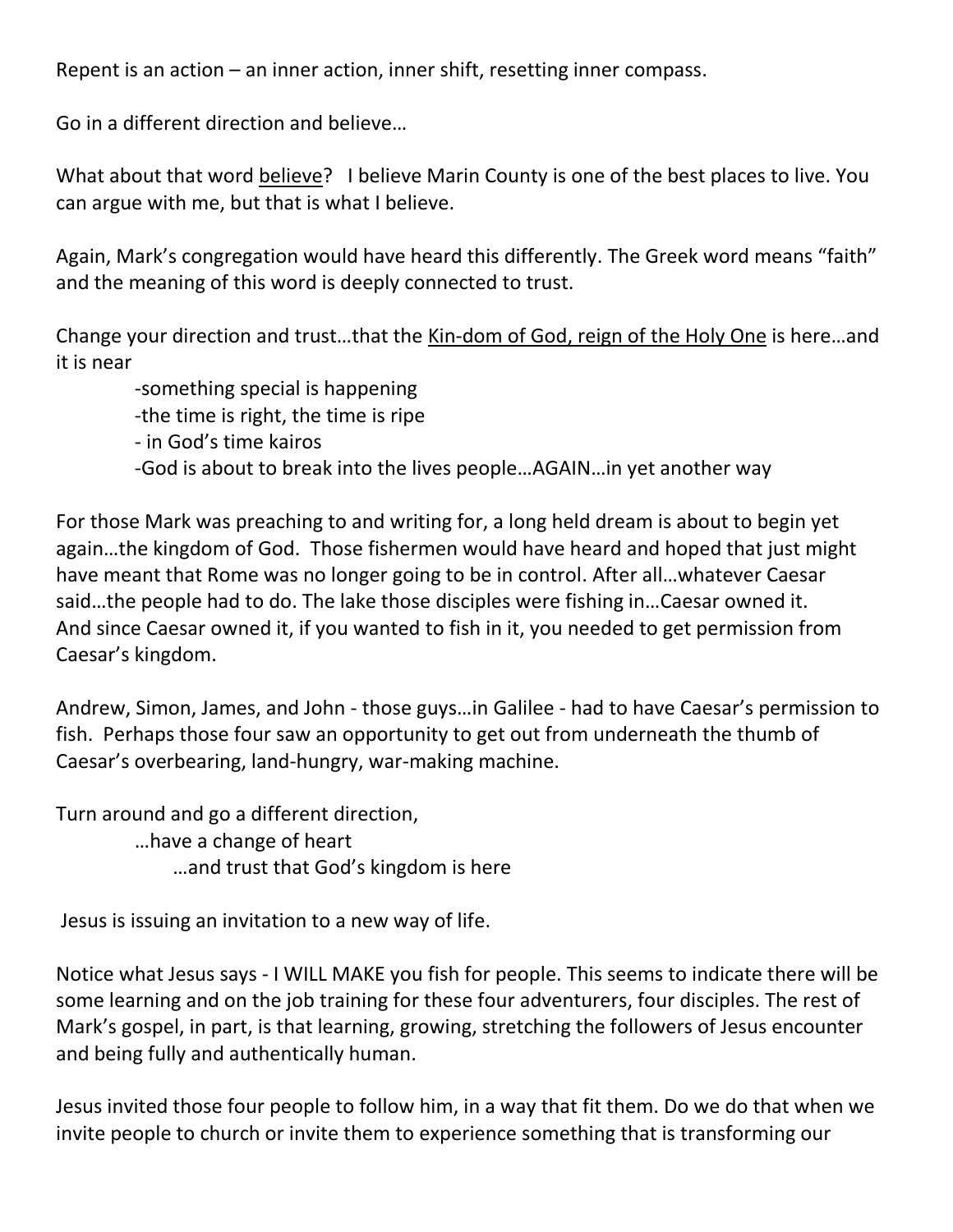spiritual lives? Our whole lives? Do we invite people in a way that "fit's them?" in words and actions?

The disciples "let go" and laid down their nets and left immediately. They let go of what was holding them in the old direction, to undertake a new direction. It would involve sacrifice, commitment, challenges.

This story invites us to rethink what following Jesus means.

- We have a sense that following the ways of Jesus is part of our spiritual life
- We're not sure we completely know what that means or how it should look in the world.
- We know it requires intention, commitment.
- By any measure, we've got a long way to go.

So let's go back to this moment, before the disciples were disciples, when they were just fishermen, minding their own business, and Jesus calls them to follow him.

Listen to it this way: *As Jesus passed along the Sea of Galilee, he saw Simon and his brother Andrew casting a net into the sea--for they were fishermen. And Jesus said to them, "Follow me and I will make you fishers of people."*

In that moment, Jesus isn't just giving them a different job, he's giving them a different identity, a different orientation in the world. Instead of being *fishermen* – sustaining yourself in the world and contributing to the whole through this certain set of skills – you are going to be *fishers of people*– oriented toward Christ and thus toward other people. You will change, by turning away from the sea and toward your sisters and brothers around you.

In other words, You are no longer a *fisherperson*. You are a *fisher of persons*.

"Follow me." Jesus says, "and this is what will happen." Jesus is not calling them to follow a way of thinking or believing. He is not saying, Acquire more knowledge, or Live differently. He is not giving them a checklist to make sure they are honoring God or living a worthy life.

He is calling them to follow him, a person. Bonhoeffer talked about this as the *Who* instead of the *How.* Jesus doesn't give them a How – *How should we live? How should we follow? How can we please God? How should we believe, or behave? How do we know if we are doing it right?*

Instead, the living God stands before them and calls them as people, to follow a person – the person of Christ. W*ho is this calling to me? Who am I called to be? Who am I called to be with?* A short time later, they will look at him in the calm aftermath of a suddenly calmed storm and ask, "Who then is this, that even the wind and the sea obey him?"